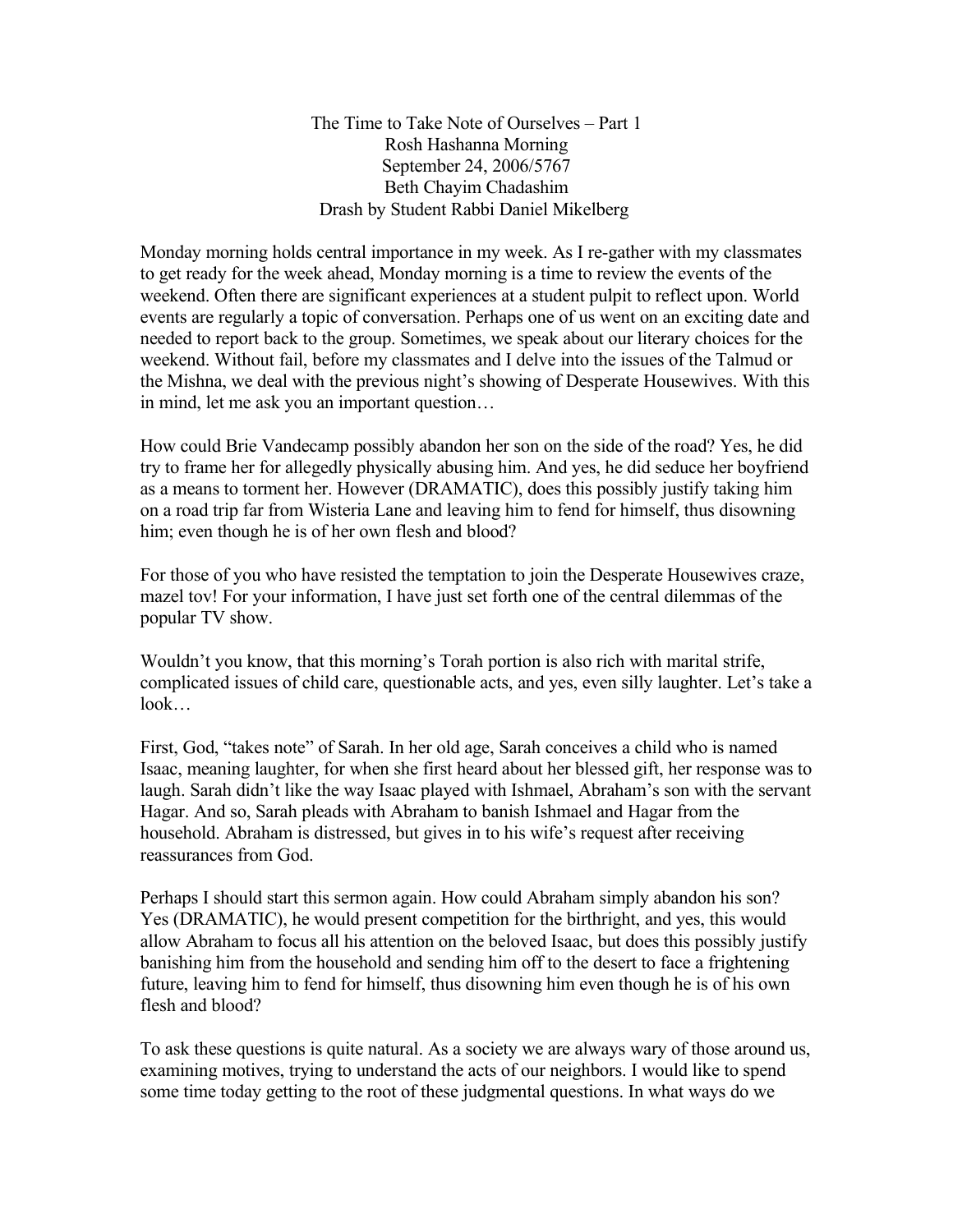focus on others and why is this problematic? Do we spend enough time looking deeply into our own souls? How can we redirect our thoughts to ourselves as individuals? I've begun with a TV analogy as an example of the prevalence of judging others everywhere in our society. I will continue by grounding judgment as a central Jewish theme. My hope is to bring this global theme back to each of us as individuals. Acknowledging that we are a judging people, let us map the way for the coming year as a people more focused on ourselves.

Back to Abraham and Sarah, the commentators of the Bible have tackled today's Torah portion for centuries. For instance, there is much discussion on the term, "played." The sages suggest that Sarah may have been concerned with Ishmael playing with Isaac in a cruel or lewd manner. It has been pointed out that Ishmael would have been deserving of a share of Abraham's estate unless he was granted freedom. The Classical commentator, Samson Raphael Hirsch suggests that Sarah's demands likely stemmed from anguish and fear. Abraham could not possibly ignore such a passionate plea from his wife. Our contemporary scholar Jeffrey Salkin is less understanding in his commentary. He points out that the reader is forced to take note of Abraham and Sarah's wrongful acts. In doing so, one potentially connects these acts to personal stories of being wounded, betrayed and disappointed by one's own parents.

We can make lots of educated guesses as to the motives behind these Biblical characters. We can learn from their successes and their mistakes. Their stories can serve as guidelines to our own experiences. And yet, we are not in a place to judge these men and women. Similarly we are not in a place to judge those around us in our contemporary society. None of us can possibly know what it's like to be in the shoes of another. However, we are certainly capable of discerning and exploring what it is like to be wearing our own shoes.

Let's look at one more Biblical example that points us to the importance of self-analysis. The book of Samuel focuses us on our ignorance with a powerful image of a clueless King. King David fell in love with a married woman, Bathsheva. Longing to have her as his own, he sent off her husband Uriah to the frontlines of battle. Just as hoped, Uriah was killed, and King David was able to take Bathsheva for a wife. Very angry, God sent Nathan to present David with a parable: "There were two men in the same city, one rich and one poor. The rich man had very large flock and herds, but the poor man had only one ewe lamb that he had bought. He tended to it and it grew up together with him and his children: it used to share his morsel of bread, drink from his cup and nestle in his bosom; it was like a daughter to him. One day, a traveler came to the rich man, but he was loath to take anything from his own flocks or herds to prepare a meal for the guest who had come to him; so he took the poor man's lamb and prepared it for the man who had come to him." King David was furious at having heard this tale. He demanded that this selfish man deserved to die as he had showed no pity! Imagine King David's response when Nathan proclaimed that the man was representative of the King!

We are quick to point fingers at others, yet we often forget to see our own faults. Yes, we too are responsible for similar transgressions. How often are we guilty of the wrongdoings that we accuse others of committing? How much of our conversation is dedicated to